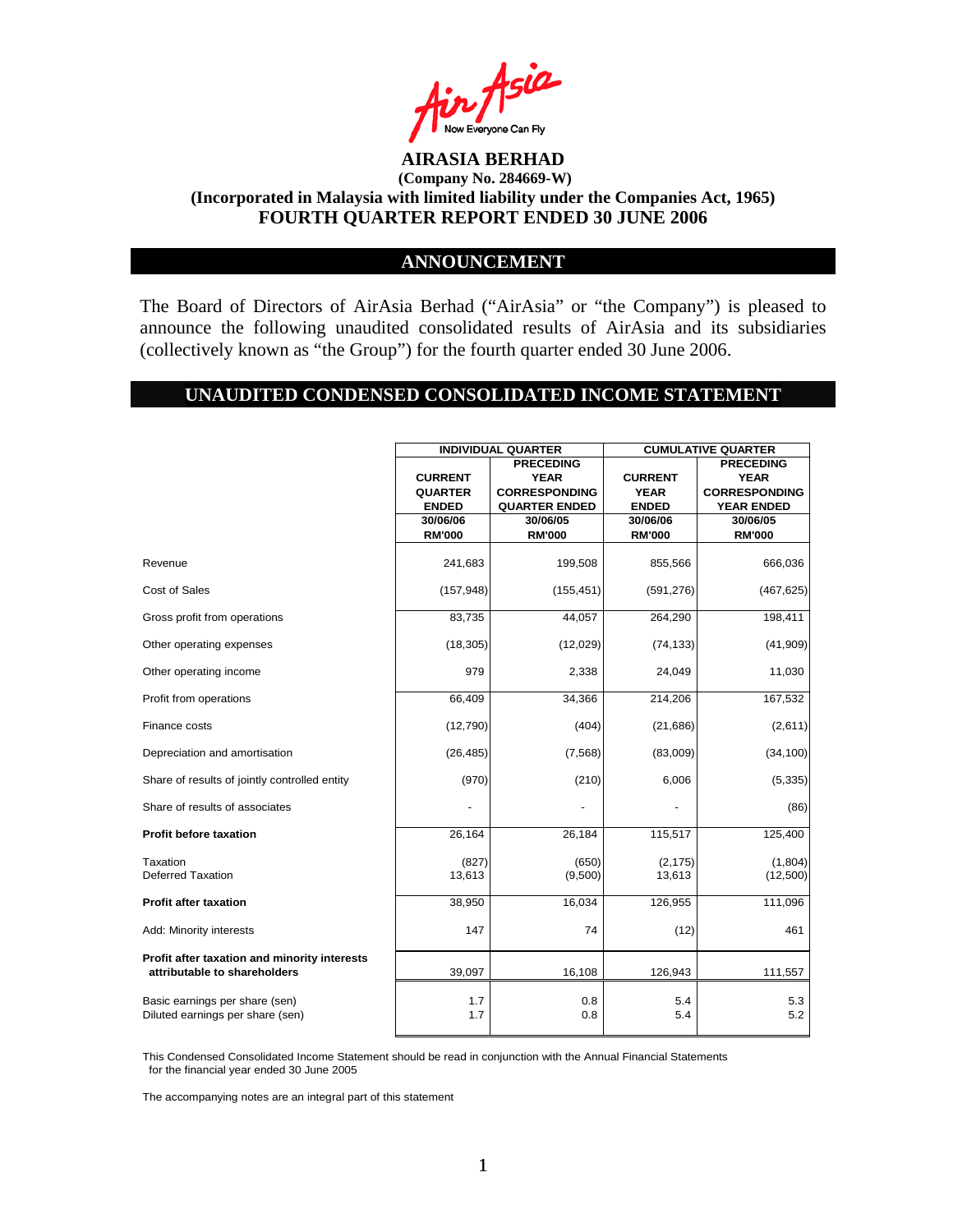Asia Now Everyone Can Fly<br>**AIRASIA BERHAD** 

### **CONDENSED CONSOLIDATED BALANCE SHEET AS AT 30 JUNE 2006**

|                                                               | <b>UNAUDITED</b>    | <b>AUDITED</b>         |
|---------------------------------------------------------------|---------------------|------------------------|
|                                                               | <b>AS AT END OF</b> | <b>AS AT PRECEDING</b> |
|                                                               | <b>CURRENT</b>      | <b>FINANCIAL</b>       |
|                                                               | <b>QUARTER</b>      | <b>YEAR END</b>        |
|                                                               | 30/06/06            | 30/06/05               |
|                                                               | <b>RM'000</b>       | <b>RM'000</b>          |
| <b>NON CURRENT ASSETS</b>                                     |                     |                        |
| Property, plant & equipment                                   | 1,260,968           | 231,486                |
| Investment in a jointly controlled entity                     | 12,754              | 6,719                  |
| Other investments                                             | 78                  | 90                     |
| Goodwill                                                      | 8,738               | 7,334                  |
| Deferred expenditure                                          | 2,302               | 3,221                  |
|                                                               | 1,284,840           | 248,850                |
| <b>CURRENT ASSETS</b>                                         |                     |                        |
| Inventories (at cost)                                         | 10,578              | 4,680                  |
| Other investments                                             | 30,696              | 7,717                  |
| Trade and other receivables                                   | 302,406             | 278,849                |
| Deposit on aircraft purchase                                  | 268,634             | 182,414                |
| Amount due from a jointly controlled entity                   | 26,750              | 30,511                 |
| Amounts due from associates                                   | 52,939              | 40,634                 |
| Deposits, bank and cash balances                              | 425,641             | 329,289                |
|                                                               | 1,117,644           | 874,094                |
| <b>CURRENT LIABILITIES</b>                                    |                     |                        |
| Trade and other payables                                      | 257,558             | 155,010                |
| Amount due to an associate                                    |                     | 202                    |
| Hire-purchase payables                                        | 172                 | 167                    |
| Term loan (secured)                                           | 265,360             |                        |
| <b>Current tax liabilities</b>                                | 1,295               | 798                    |
|                                                               | 524,385             | 156,177                |
| <b>NET CURRENT ASSETS</b>                                     | 593,259             | 717,917                |
|                                                               |                     |                        |
| <b>NON CURRENT LIABILITIES</b>                                |                     |                        |
| Deferred tax liabilities                                      |                     | 13,613                 |
| Term Loan (secured)                                           | 787,276             |                        |
| Hire-purchase payables                                        | 269                 | 283                    |
|                                                               | 787,545             | 13,896                 |
|                                                               |                     |                        |
|                                                               | 1,090,554           | $\overline{952,}871$   |
| <b>CAPITAL AND RESERVES</b>                                   |                     |                        |
| Share capital                                                 | 234,648             | 233,503                |
| Share premium                                                 | 708,185             | 698,602                |
| <b>Retained Earnings</b>                                      | 147,694             | 20,751                 |
| Shareholders' funds                                           | 1,090,527           | 952,856                |
| Minority interests                                            | 27                  | 15                     |
|                                                               | 1,090,554           | 952,871                |
| *Net assets per share attributable to ordinary equity holders |                     |                        |
| of the Company (RM)                                           | 0.46                | 0.41                   |

This Condensed Consolidated Balance Sheet should be read in conjunction with the Annual Financial Statements for the financial year ended 30 June 2005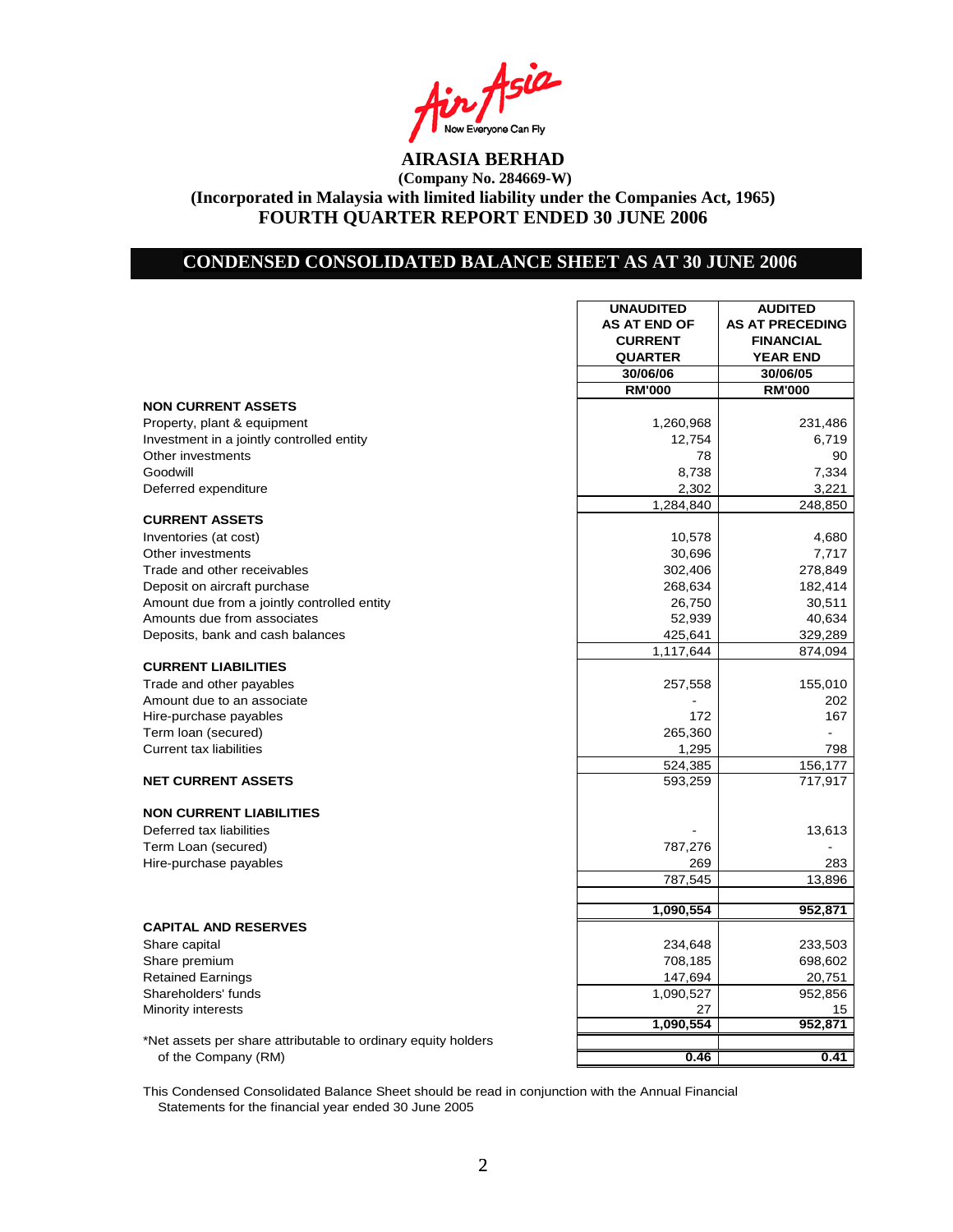Air Asia

### **UNAUDITED CONDENSED CONSOLIDATED CASH FLOW STATEMENTS**

|                                                 | <b>CURRENT</b>      | <b>PRECEDING</b>  |
|-------------------------------------------------|---------------------|-------------------|
|                                                 | <b>PERIOD ENDED</b> | <b>YEAR ENDED</b> |
|                                                 | 30/06/2006          | 30/06/2005        |
|                                                 | <b>RM'000</b>       | <b>RM'000</b>     |
|                                                 |                     |                   |
| <b>CASH FLOWS FROM OPERATING ACTIVITIES</b>     |                     |                   |
| Profit before taxation                          | 115,517             | 125,400           |
|                                                 |                     |                   |
| Adjustments:                                    |                     |                   |
| Share of results of a jointly controlled entity | (6,006)             | 5,335             |
| Share of results of associates                  |                     | 86                |
| Interest expense                                | 21,686              | 2,191             |
| Property, plant and equipment                   |                     |                   |
| - Depreciation                                  | 83,009              | 34,100            |
|                                                 |                     | 74                |
| - Loss on disposal                              |                     |                   |
| Amortisation of deferred expenditure            | 919                 | 1,147             |
| Interest income                                 | (12, 148)           | (9, 331)          |
|                                                 | 202,977             | 159,002           |
| Changes in working capital                      |                     |                   |
| Inventories                                     | (5,898)             | (733)             |
| Trade and other receivables                     | (23, 557)           | (184, 262)        |
| Trade and other payables                        | 102,560             | 53,409            |
| Intercompany balances                           | 3,559               | (33, 289)         |
|                                                 | 279,641             | (5, 873)          |
| Cash (used in)/generated from operations        |                     |                   |
| Interest paid                                   | (21, 686)           | (2, 191)          |
| Interest received                               | 12,148              | 9,331             |
| Tax paid                                        | (1,678)             | (1,520)           |
| Net cash (used in)/from operating activities    | 268,425             | (253)             |
|                                                 |                     |                   |
| <b>CASH FLOWS FROM INVESTING ACTIVITIES</b>     |                     |                   |
| Property, plant and equipment                   |                     |                   |
| - Additions                                     | (1, 112, 491)       | (107,078)         |
| - Proceeds from disposal                        |                     | 71                |
| Deposit on aircraft purchase                    | (86, 220)           | (182, 414)        |
| Purchase of investments                         | (22, 979)           | (7, 717)          |
| Net cashflow on acquisition of subsidiary       | (1, 433)            |                   |
| Advance to associates                           | (12, 305)           | (37, 654)         |
| Net cash used in investing activities           | (1, 235, 428)       | (334, 792)        |
|                                                 |                     |                   |
| <b>CASH FLOWS FROM FINANCING FACILITIES</b>     |                     |                   |
| Proceeds from allotment of shares               | 12,372              | 717,439           |
| Share issue costs                               | (1,644)             | (23,680)          |
| Hire purchase instalments paid                  | (9)                 | (116)             |
| Term loan received                              | 1,170,932           |                   |
| Repayment of borrowings                         | (118, 296)          | (95, 456)         |
| Fixed deposits pledged as securities            | 4,007               | (9, 183)          |
| Net cash from financing activities              | 1,067,362           | 589,004           |
|                                                 |                     |                   |
| <b>NET INCREASE FOR THE FINANCIAL YEAR</b>      | 100,359             | 253,959           |
| <b>CASH AND CASH EQUIVALENTS AT BEGINNING</b>   |                     |                   |
|                                                 |                     |                   |
| OF THE FINANCIAL YEAR                           | 312,548             | 58,589            |
| *CASH AND CASH EQUIVALENTS AT END OF            |                     |                   |
| <b>FINANCIAL YEAR</b>                           | 412,907             | 312,548           |

\* The balance at end of financial year excludes fixed deposits of RM12.7 million (30/06/06: RM16.7 million) pledged with licensed bank as securities for banking facilities granted to the Company

This Condensed Consolidated Cash Flow Statement should be read in conjunction with the Annual Financial Statements for the financial year ended 30 June 2005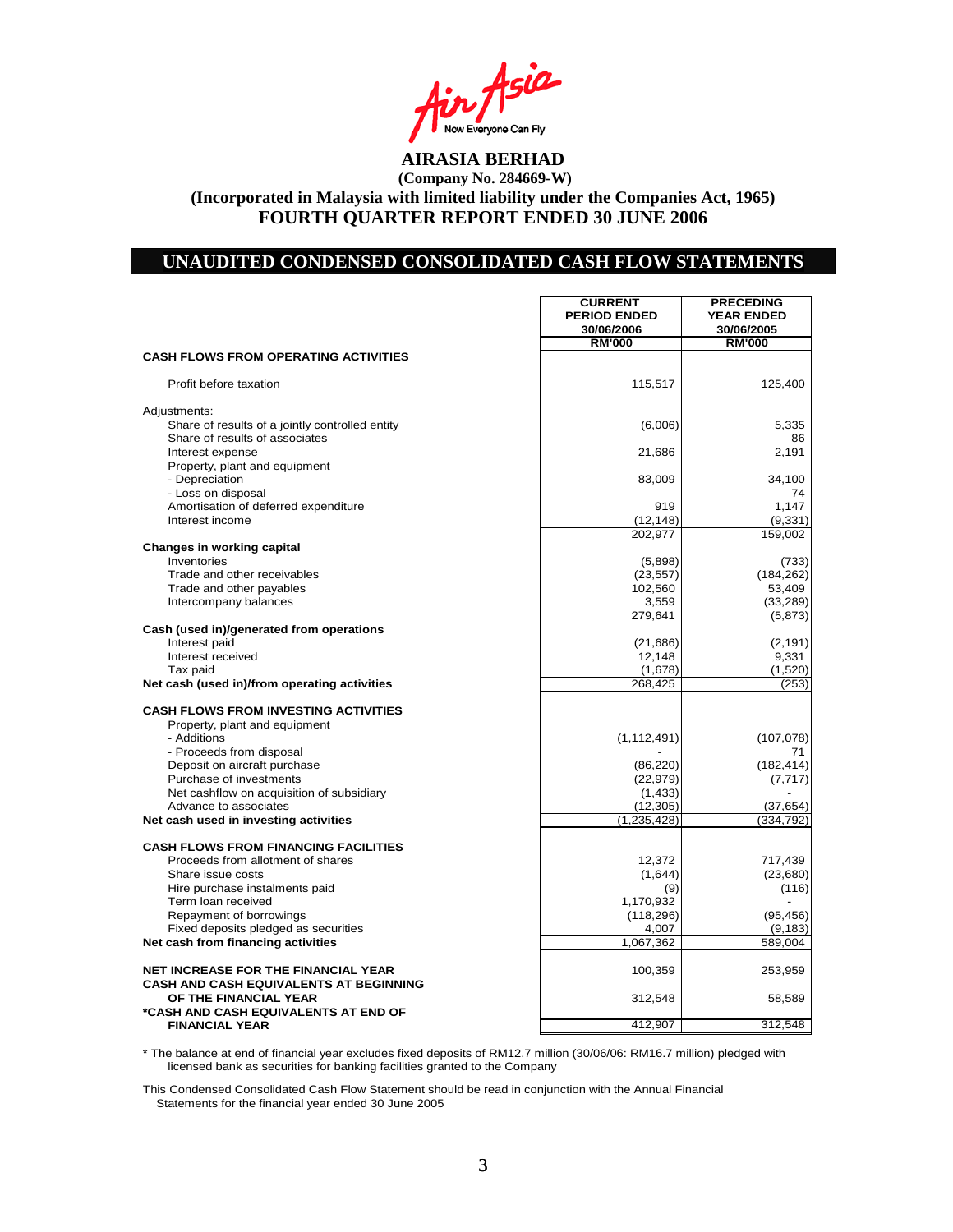Air Asia

### **UNAUDITED CONDENSED CONSOLIDATED STATEMENT OF CHANGES IN EQUITY**

|                                                                               | Issued and fully paid<br>ordinary shares<br>of RM0.10 each |                                   |                                          | <b>Distributable</b>                  |                               |
|-------------------------------------------------------------------------------|------------------------------------------------------------|-----------------------------------|------------------------------------------|---------------------------------------|-------------------------------|
|                                                                               | <b>Number</b><br>of shares<br>'000                         | Nominal<br>value<br><b>RM'000</b> | <b>Share</b><br>premium<br><b>RM'000</b> | Retained<br>earnings<br><b>RM'000</b> | <b>TOTAL</b><br><b>RM'000</b> |
| 12 months ended 30/06/05                                                      |                                                            |                                   |                                          |                                       |                               |
| At 1 July 2004<br>**Share split<br>Issuance of shares                         | *175,127<br>1,576,143<br>583,760                           | 175,127<br>58,376                 | 65,959<br>632,643                        | (90, 806)                             | 150,280<br>691,019            |
| Net Profit                                                                    |                                                            |                                   |                                          | 111,557                               | 111,557                       |
| At 30 June 2005                                                               | 2,335,030                                                  | 233,503                           | 698,602                                  | 20,751                                | 952,856                       |
| 12 months ended 30/06/06                                                      |                                                            |                                   |                                          |                                       |                               |
| At 1 July 2005<br>Issuance of ordinary shares<br>- Pursuant to the Employees' | 2,335,030                                                  | 233,503                           | 698,602                                  | 20,751                                | 952,856                       |
| Share Option Scheme ('ESOS')                                                  | 11,457                                                     | 1,145                             | 11,227                                   |                                       | 12,372                        |
| Listing expenses<br>Net Profit                                                |                                                            |                                   | (1,644)                                  | 126,943                               | (1,644)<br>126,943            |
| At 30 June 2006                                                               | 2,346,487                                                  | 234,648                           | 708,185                                  | 147,694                               | 1,090,527                     |

\* Ordinary shares at par value of RM1.00 per share before the share split on 6 Oct 2004

This Condensed Consolidated Statement of Changes in Equity should be read in conjunction with the Annual Financial Statements for the financial year ended 30 June 2005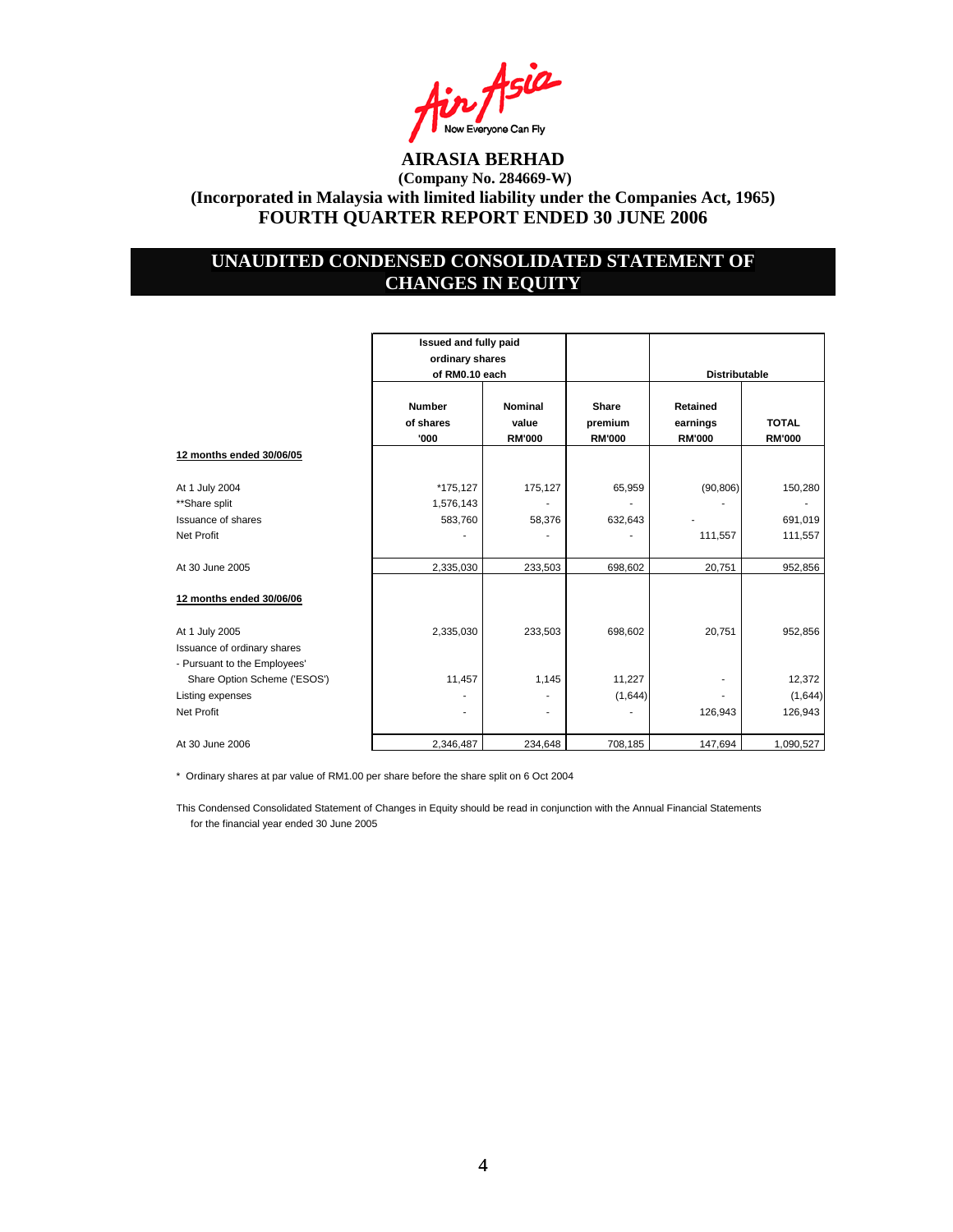Asia Now Everyone Can Fly<br>**AIRASIA BERHAD** 

### **KEY OPERATING STATISTICS – 30 JUNE 2006**

| <b>PERFORMANCE INDICATORS</b>          | <b>ACTUAL</b><br>Q3 FY2006 | <b>ACTUAL</b><br>Q4 FY2006 |  |
|----------------------------------------|----------------------------|----------------------------|--|
|                                        |                            |                            |  |
| Passengers carried                     | 1,559,794                  | 1,623,130                  |  |
| RPK (million)                          | 1,833                      | 1,979                      |  |
| ASK (million)                          | 2,296                      | 2,388                      |  |
| Average fares (RM)                     | 123                        | 130                        |  |
| Passenger load factor (%)              | 80%                        | 83%                        |  |
| Revenue per RPK (sen)                  | 11.00                      | 12.22                      |  |
| Cost per ASK (sen)                     | 7.96                       | 8.45                       |  |
| Cost per ASK (sen) excl fuel           | 4.33                       | 5.35                       |  |
| Sectors flown                          | 12,637                     | 12,750                     |  |
| Number of aircraft at period/ year end | 24.00                      | 26.00                      |  |
| Average number of aircraft             | 21.55                      | 21.84                      |  |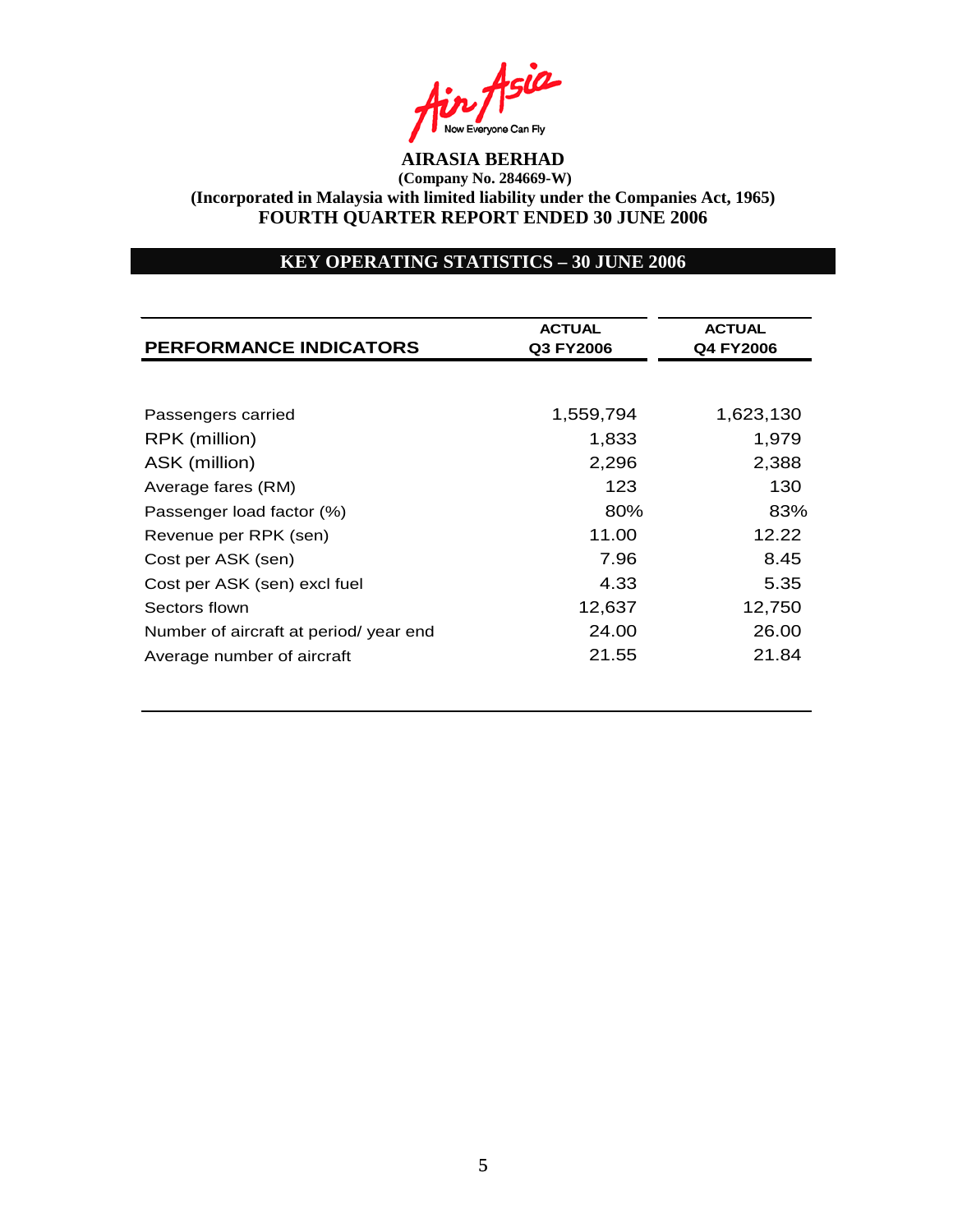

### **UNAUDITED NOTES TO THE ACCOUNTS – 30 JUNE 2006**

1. (*A statement that the same accounting policies and methods of computation are followed in the interim financial statements as compared with the most recent annual financial statements or, if those policies or methods have been changed, a description of the nature and effect of the change*)

The interim financial report has been prepared in accordance with the requirements of Financial Reporting Standards ("FRS") No. 134 – Interim Financial Reporting and Appendix 9B of the Listing Requirements of the Bursa Malaysia Securities Berhad (Bursa Malaysia). The financial statements should be read in conjunction with the Group's most recent audited financial statements for the year ended 30 June 2005.

The accounting policies and methods of computation used in the Group's annual financial statements for the financial year ended 30 June 2005 have been used in the preparation of the interim financial statements, except for FRS  $112_{2004}$  as disclosed in Note 17.

2. (*Where the audit report of the enterprise's preceding annual financial statements was qualified, disclosure of the qualification and the current status of the matter(s) giving rise to the qualification*)

The audit report of the Group's annual financial statements for the financial year ended 30 June 2005 was not subject to any qualification.

3. (*Explanatory comments about the seasonality or cyclicality of interim operations*)

AirAsia is basically involved in the provision of air transportation services and thus, is subject to the seasonal demand for air travel. The cost of air travel has increased in tandem with recent hikes in global fuel prices and has invariably affected overall demand in the short-term.

The passenger load factor has increased from 80% in the previous quarter as compared to 83% in the current quarter under review. The increase was achieved on the back of ongoing promotions.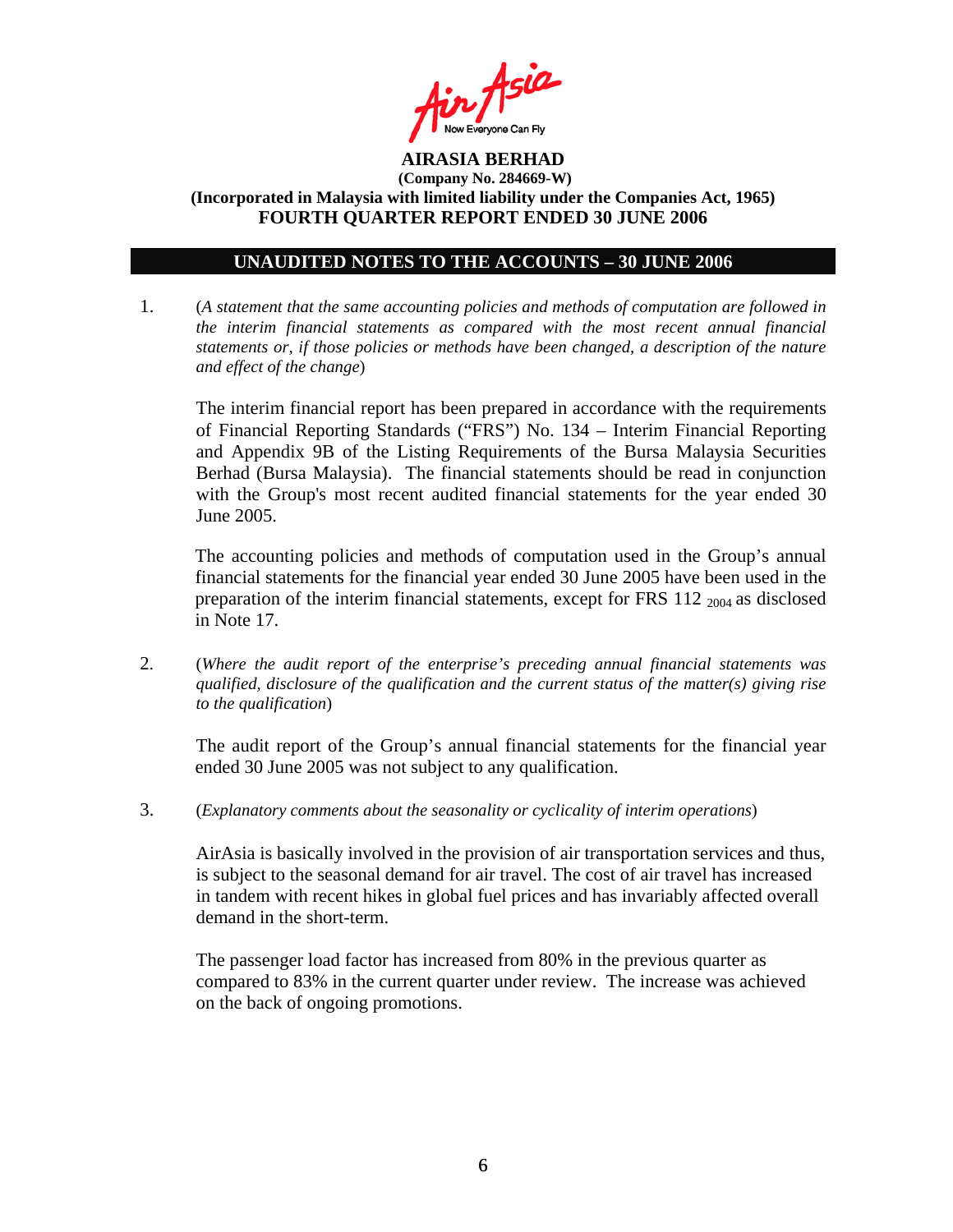

### **UNAUDITED NOTES TO THE ACCOUNTS – 30 JUNE 2006**

4. (*The nature and amount of items affecting assets, liabilities, equity, net income, or cash flows that is unusual because of their nature, size, or incidence*)

 There were no unusual items affecting assets, liabilities, equity, net income or cash flows for the quarter.

5. (*The nature and amount of changes in estimates of amounts reported in prior interim periods of the current financial year or changes in estimates of amounts reported in prior financial years, if those changes have a material effect in the current interim period*)

There have been no changes in the basis of estimates provided in respect of the financial period under review.

6. (*Issuance, cancellations, repurchases, resale and repayments of debt and equity securities*)

During the financial period ended 30 June 2006, the issued and paid-up capital of the Company increased from 2,335,031,080 to 2,346,488,080 ordinary shares by the issuance of 11,457,000 ordinary shares pursuant to the exercise of ESOS at the option price of RM1.08. Other than the above, there were no issuance and repayment of debt and equity securities, share buy-backs, share cancellation or shares held as treasury shares and resale of treasury shares in the period under review.

7. (*Dividends paid (aggregate or per share) separately for ordinary shares and other shares*)

There were no dividends paid during the quarter under review.

8. (*Segment revenue and segment result for business segments or geographical segments, whichever is the enterprise's primary basis of segment reporting [disclosure of segment data is required in an enterprise's interim financial report only if MASB 22, Segment Reporting, requires that enterprise to disclose segment data in its annual financial statements]*)

Segmental information is not presented as there are no significant business segments other than the provision of air transportation services. The financial results for the quarter under review include our share of results from our operations in Thailand via our jointly controlled entity, Thai AirAsia Co. Ltd. The financial results from the operations in Thailand are not significant compared to the Malaysian operations.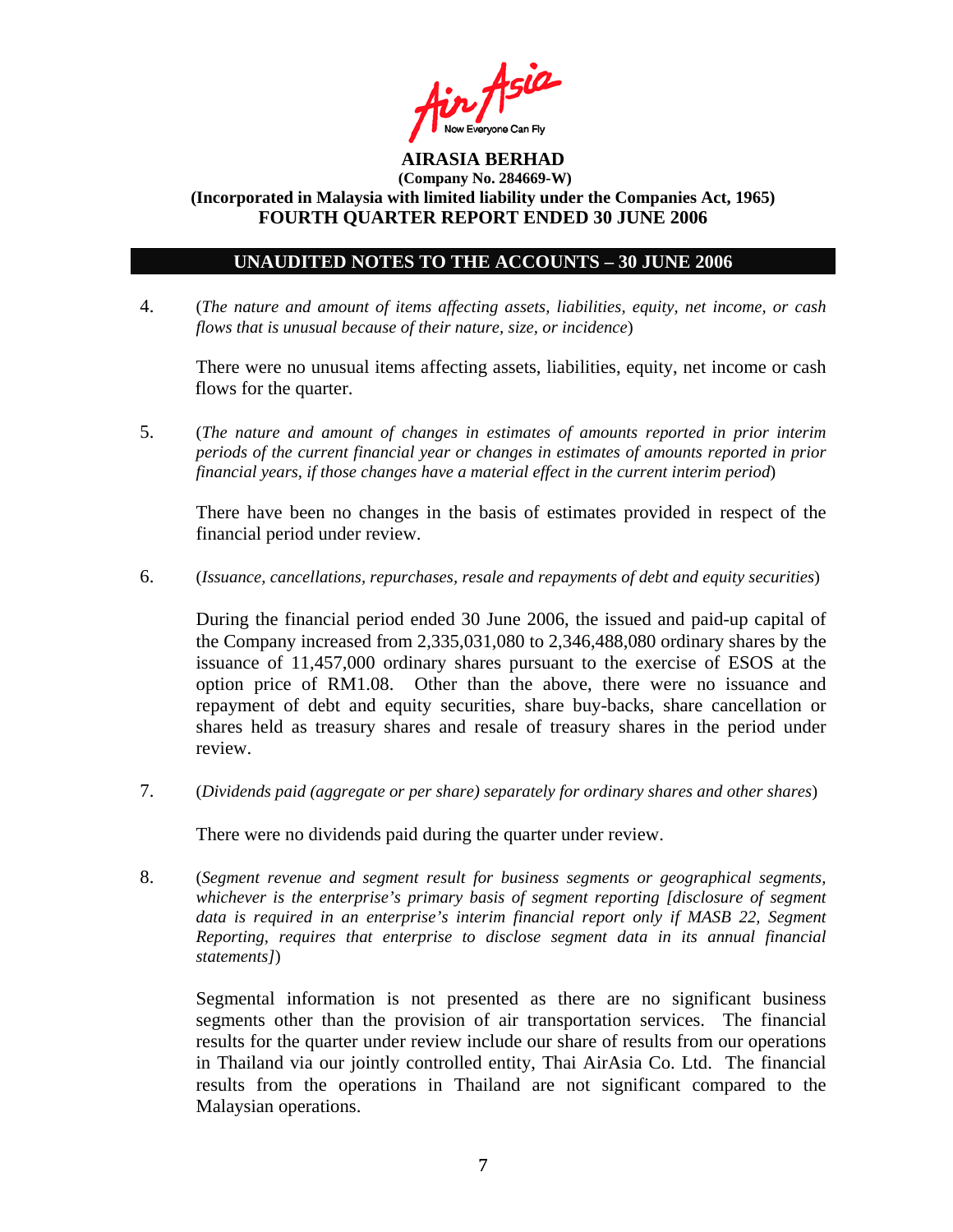

### **UNAUDITED NOTES TO THE ACCOUNTS – 30 JUNE 2006**

9. (*Where valuations of property, plant and equipment have been brought forward, without amendment from the previous annual financial statements, a statement to that effect should be given*)

 There was no revaluation of property, plant and equipment during the quarter under review.

10. (*Material events subsequent to the end of the interim period that have not been reflected in the financial statements for the interim period*)

There were no material events subsequent to the end of the quarter that have not been reflected in the financial statements for the quarter.

11. (*The effect of changes in the composition of the enterprise during the interim period, including business combinations, acquisition or disposal of subsidiaries and long-term investments, restructuring, and discontinuing operations*)

During the financial year, the Group acquired/incorporated the following companies:-

| Name                                                         | Country of    | Group's effective | Principal activities                                                                      |
|--------------------------------------------------------------|---------------|-------------------|-------------------------------------------------------------------------------------------|
|                                                              | Incorporation | equity interest   |                                                                                           |
| AirAsia Philippines Inc                                      | Philippines   | 39.9%             | To carry on the business of<br>air transportation                                         |
| AA International<br>Held<br>by<br>$Ltd$ :-<br>AA Capital Ltd | Malaysia      | 99.8%             | To provide consultancy<br>services to entities within<br>and outside the AirAsia<br>Group |

Subsequent to the financial year end, the Company incorporated AirAsia (B) Sdn Bhd, a wholly-owned subsidiary incorporated in Brunei. The intended principal activity of the subsidiary is to carry on the business of air transportation.

Other than the above, there were no changes in the composition of the Group, including business combinations, acquisition or disposal of subsidiaries and long term investments, restructuring and discontinuing operations during the quarter.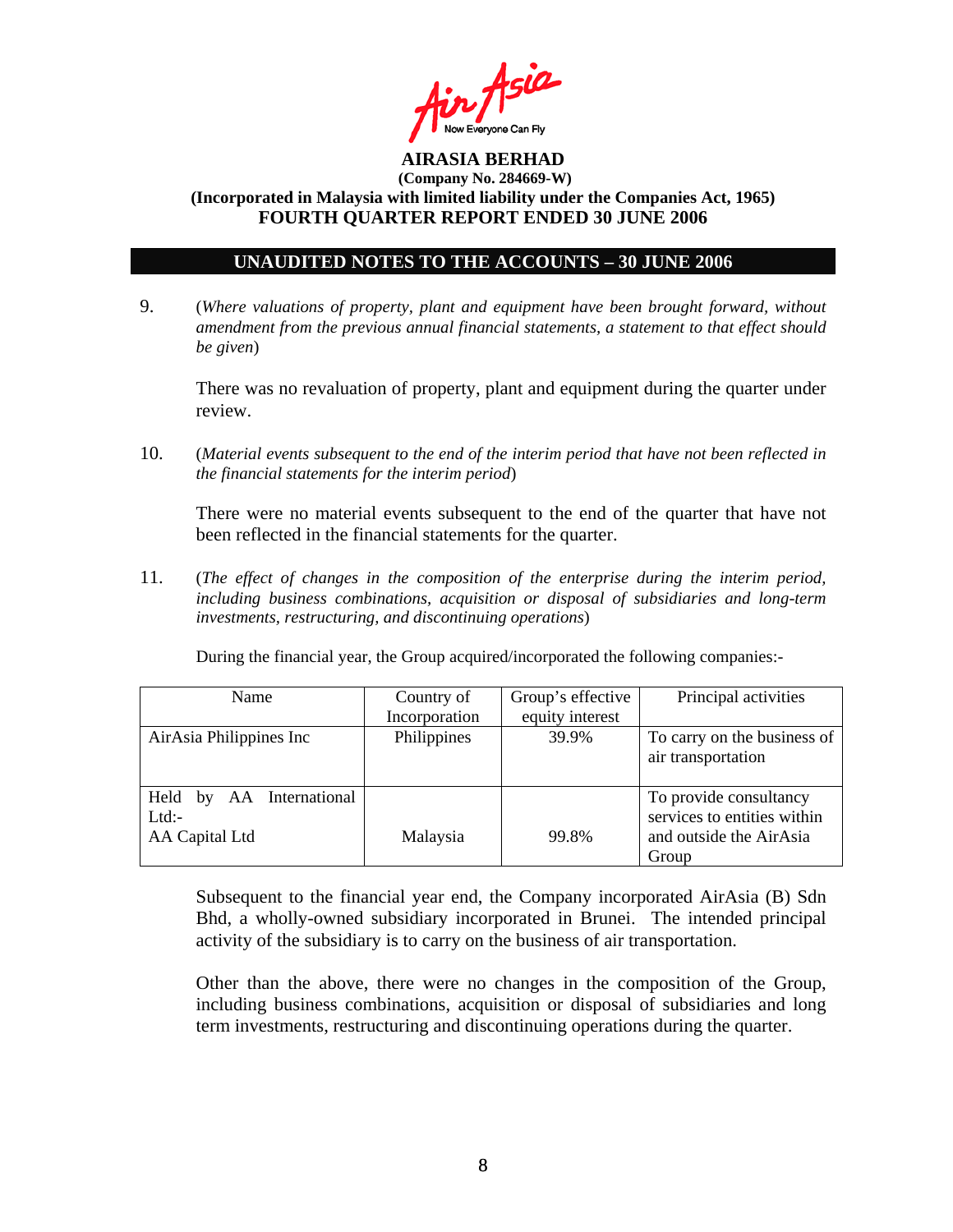

### **UNAUDITED NOTES TO THE ACCOUNTS – 30 JUNE 2006**

12. (*Changes in contingent liabilities or contingent assets since the last annual balance sheet date*)

The Company is currently disputing certain expenses charged by a service provider as at 30 June 2006 amounting to approximately RM10 million. The Directors are confident that resolution of the dispute above would be favorable to the Company.

As disclosed in Note 31 of the financial statements for the year ended 30 June 2005, the Company had made an application to the government for the waiver of withholding tax payable on the lease payments for the aircraft of the Group and the Company amounting to RM10,390,276. The Company has now made the withholding tax and an application to the government for the waiver of penalty on the late payment of withholding tax on past lease payments for the aircraft of the Group and the Company. The Directors are of the opinion that the Company's application on the waiver for the penalty will receive due consideration from the government and that a favorable response will be granted.

Other than the above, there have been no material changes in contingent liabilities since the last audited balance sheet date as at 30 June 2005.

- 13. *Commitments*
- (a) Capital commitments for property, plant and equipment:

|                                 |               | Group and Company |
|---------------------------------|---------------|-------------------|
|                                 | 30.06.06      | 30.06.05          |
|                                 | <b>RM'000</b> | RM'000            |
| Approved and contracted for     | 7,100,028     | 8,108,067         |
| Approved and not contracted for | 109,000       | 94,000            |
|                                 | 7,209,028     | 8,202,067         |
|                                 |               |                   |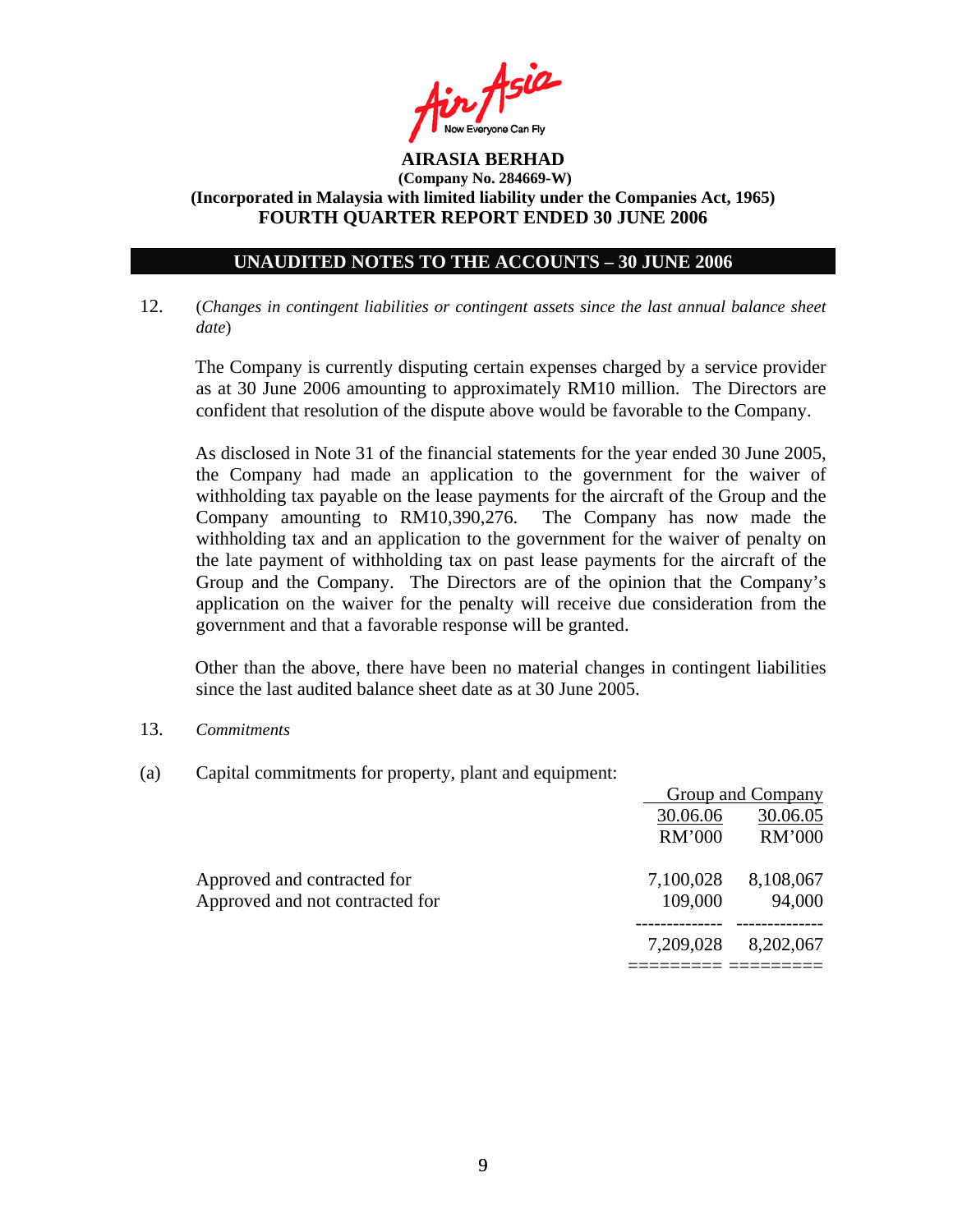

### **UNAUDITED NOTES TO THE ACCOUNTS – 30 JUNE 2006**

14. (*A review of the performance of the company and its principal subsidiaries, setting out material factors affecting the earnings and/or revenue of the company and the group for the current quarter and financial year-to-date*)

The Group recorded revenue of RM241.7 million and profit before tax of RM26.2 million respectively for the quarter. For the financial year-to-date under review, the Group recorded a revenue of RM855.6 million and profit before tax of RM115.5 million respectively.

The higher revenue was achieved on the back of an increase in average fare of 5.7%, from RM123 in the previous quarter to RM130 for the current quarter and a passenger load factor of 83% as compared to 80% in the immediate preceding quarter.

15. (*An explanatory comment on any material change in the profit before taxation for the quarter reported on as compared with the immediate preceding quarter*)

The Group achieved a profit before tax of RM26.2 million for the quarter under review. This was an increase of RM2.7 million compared to that of the immediately preceding quarter ended 31 March 2006. The Group however incurred higher finance costs and depreciation and amortisation charges for the period under review as AirAsia has taken delivery of 2 new A320-200. Up to 30 June 2006, the AirAsia Group has already taken delivery of 7 new A320-200.

 Included in the Group's result for the current quarter was a loss of RM1.0 million, being the 49% share of losses of Thai AirAsia, a jointly-controlled entity. This is a decrease of RM3.0 million compared to the preceding quarter ended 31 March 2006 and was mainly due to higher staff and maintenance costs and unrealized losses in foreign exchange. Losses in the Group's associated company, PT Indonesia AirAsia, which are funded by the Group and are not included in the Group's results under the existing accounting policy, increased to RM8.9 million in the current quarter compared to RM8.8 million in the preceding quarter and amounted to RM22.8 million for the financial year under review.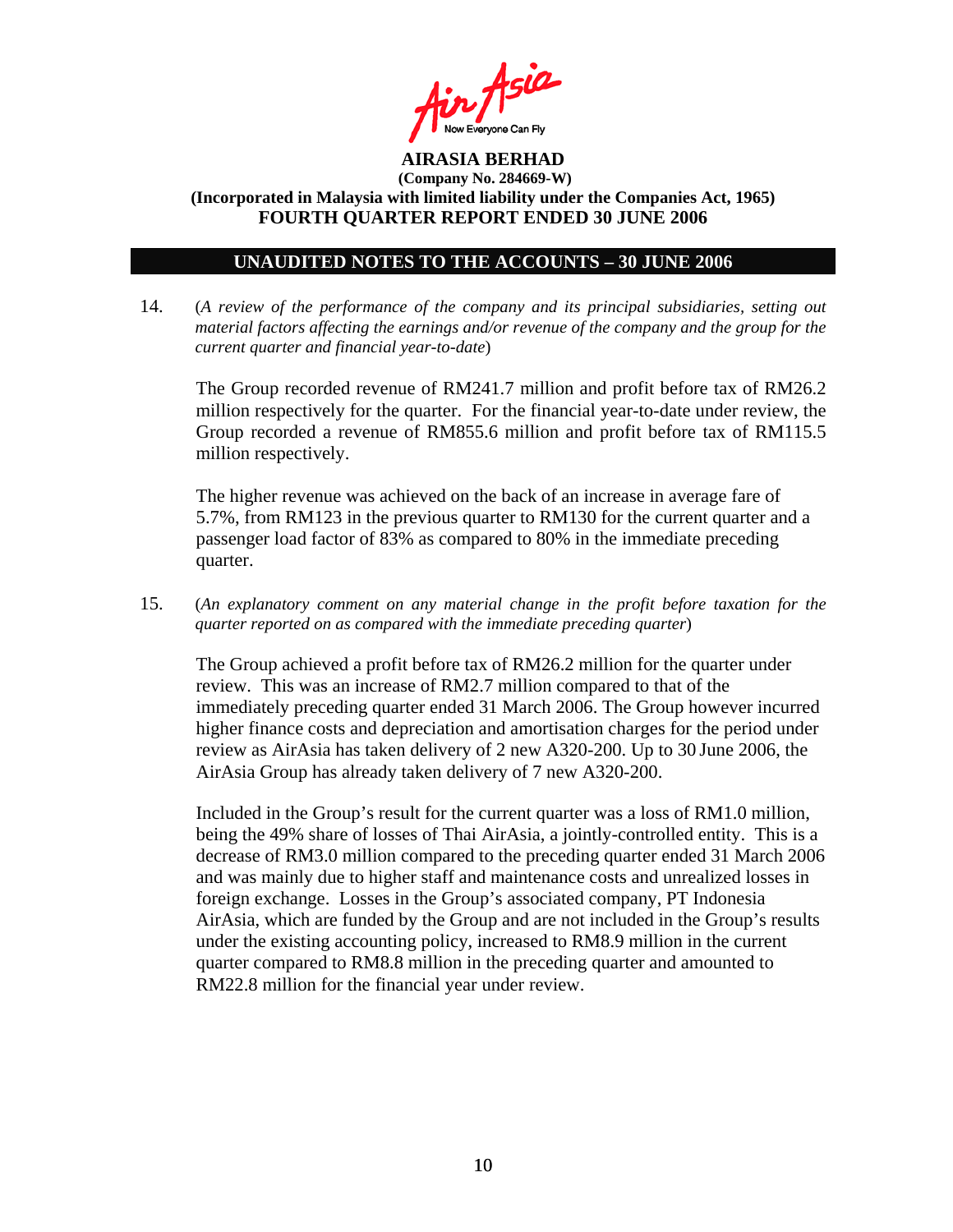

### **UNAUDITED NOTES TO THE ACCOUNTS – 30 JUNE 2006**

16. (*A commentary on the prospects, including the factors that are likely to influence the company's prospects for the remaining period to the end of the financial year or the next financial year if the reporting period is the last quarter*)

The Group is facing a number of challenges including increased competitive pressures, lower yields due to our aggressive promotional fares and the unpredictability of fuel prices.

We will be adding significant capacity over the next twelve (12) months. The high cost of jet fuel therefore remains a concern. The Board does not anticipate fuel prices falling significantly and is of the view that they will remain at high levels in the short term. To mitigate this risk, the Company is actively pursuing to put into place a hedge of future fuel requirement.

In spite of short term challenges, the Directors remain positive on the long term business outlook of the Group that is geared for growth.

17. (*A breakdown of the tax charge and an explanation of the variance between the effective and statutory tax rate for the current quarter and financial year-to-date)*

|              | <b>INIDIVIDUAL QUARTER</b> |                       | <b>CUMULATIVE QUARTER</b> |                       |  |
|--------------|----------------------------|-----------------------|---------------------------|-----------------------|--|
|              | <b>Current Year</b>        | <b>Preceding Year</b> | <b>Current Year</b>       | <b>Preceding Year</b> |  |
|              | <b>Quarter</b>             | <b>Quarter</b>        | <b>Period</b>             | Corresponding         |  |
|              | Ended<br><b>Ended</b>      |                       | <b>Ended</b>              | <b>Period Ended</b>   |  |
|              | 30/06/06                   | 30/06/05              | 30/06/06                  | 30/06/05              |  |
|              | <b>RM'000</b>              | <b>RM'000</b>         | <b>RM'000</b>             | <b>RM'000</b>         |  |
| Group        |                            |                       |                           |                       |  |
| Current tax  | (827)                      | (650)                 | (2,175)                   | (1,804)               |  |
| Deferred tax | 13,613                     | (9,500)               | 13,613                    | (12,500)              |  |
|              | 12,786                     | (10, 150)             | 11,438                    | (14, 304)             |  |

The Company has received approval from Ministry of Finance under Section 127 of Income Tax Act, 1967 for income tax exemption in the form of an Investment Allowance ('IA') of 60% on qualifying expenditure incurred within the period of 5 years commencing 01 July 2004 to 30 June 2009, to be set off against 70% of statutory income for each year of assessment. The IA incentive will contribute positively to AirAsia's future earnings. The current taxation charge is in respect of interest income, which is assessed separately.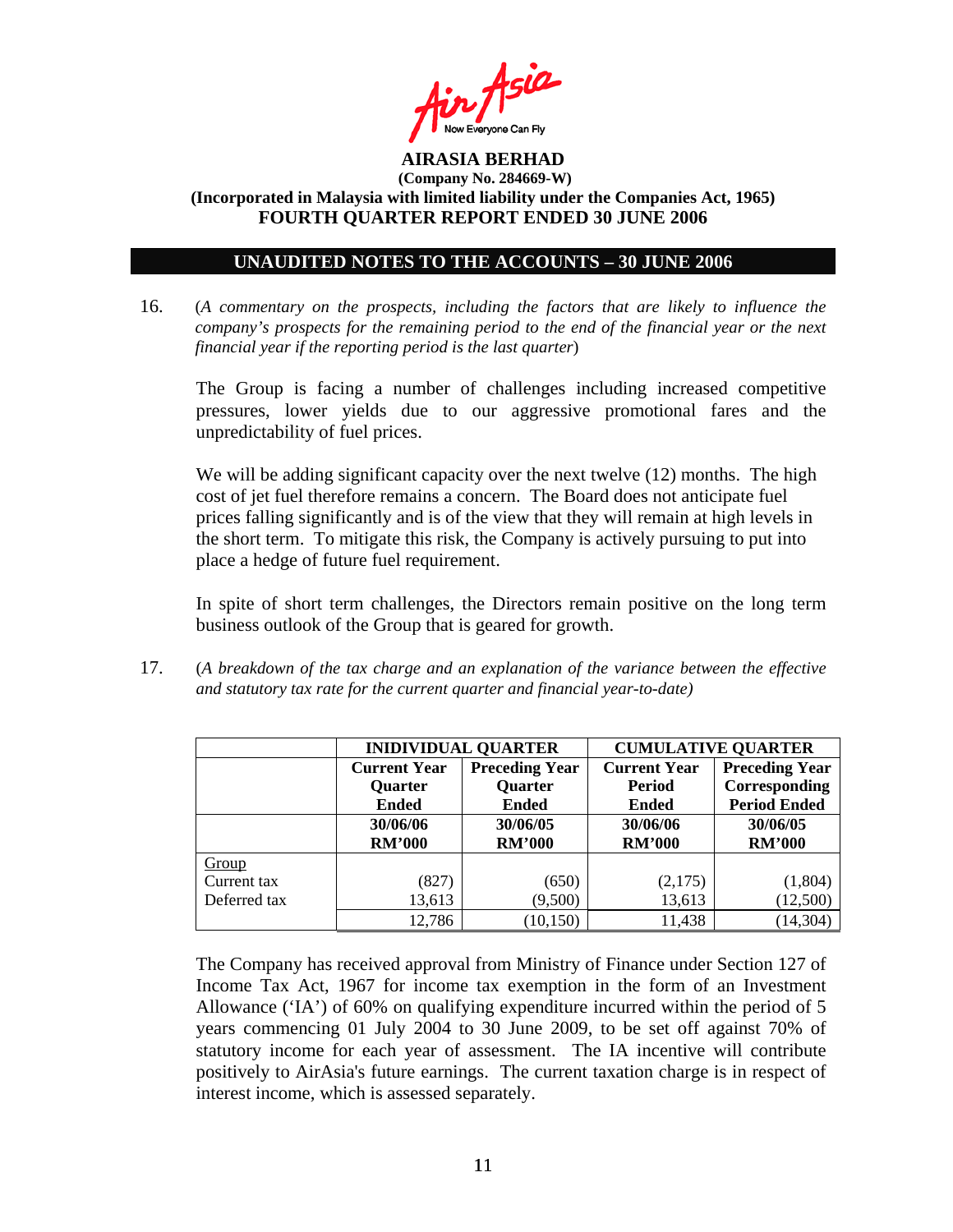

#### **UNAUDITED NOTES TO THE ACCOUNTS – 30 JUNE 2006**

In the preparation of the financial statements, the Company has complied in all material respects with Financial Reporting Standards ("FRS") except for FRS 112 <sub>2004</sub> on Income Taxes. The Directors are of the view that compliance with FRS 112 2004 will not present a true and fair financial position and performance of the Company.

FRS 112 2004 requires that a deferred tax liability be recognised for all taxable temporary differences. In addition, a deferred tax asset should be recognized for all deductible temporary differences to the extent that it is probable that taxable profit will be available against which the deductible temporary differences can be utilized. However, FRS 112 <sub>2004</sub> does not allow companies to recognize unutilised investment tax allowance as deductible temporary differences, even though such recognition is permissible under International Financial Reporting Standards ('IFRS').

Based on the confirmed number of new Airbus A320 aircraft ordered by the Company, agreed purchase price and a reasonable assumption of future profitability, it is projected that the Company will accumulate unutilised capital allowances of approximately RM8.2 billion by the end of the financial year ending 30 June 2011.

Over and above the unutilised capital allowances, the Company expects to have an increasing amount of untilised investment tax allowances granted by the Malaysian Government over the next few years as its aircraft acquisition program continues. Both the unutilized capital and investment tax allowances arising on the significant investment can be carried forward indefinitely. Accordingly, the Company does not expect to pay any tax in the foreseeable future.

Application of FRS 112 <sub>2004</sub> would require the Group and Company to record a charge of RM26.1 million in the income statement for the financial year ended 30 June 2006 and a deferred tax liability of RM39.7 million as at 30 June 2006, consequently resulting in a reduction in profit after taxation and earnings per share. In the light of both the capital and investment tax allowances available and the prevailing practice under IFRS, the Directors are of the view that compliance with FRS 112<sub>2004</sub> for the financial year ended 30 June 2006 would distort the Company's earnings and does not present a true and fair view of the Company's financial performance and cash flows under FRS  $101_{2004}$  and the Malaysian Companies' Act 1965. Adoption of this approach has resulted in the Group recording a deferred tax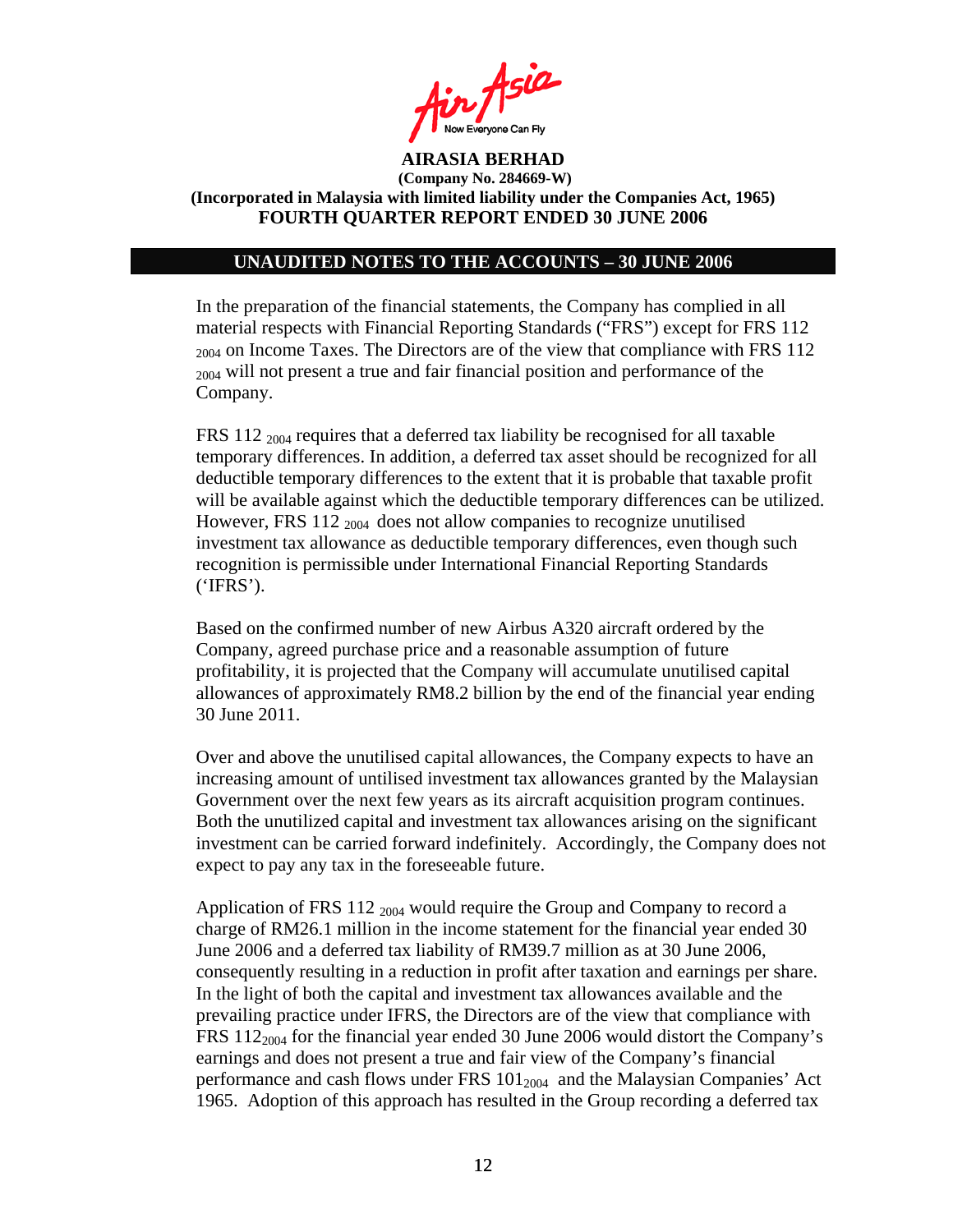

#### **UNAUDITED NOTES TO THE ACCOUNTS – 30 JUNE 2006**

credit in the income statement of RM13.6 million, representing the write back of the opening deferred tax liability of RM13.6 million.

Accordingly, the Group is reporting a nil deferred tax balance as at 30 June 2006 (2005:RM13.6 million deferred tax liability position).

18. (*The amount of profits/ (losses) on any sale of unquoted investments and/or properties respectively for the current quarter and financial year-to-date*)

There was no sale of unquoted investments or properties for the quarter.

- 19. (*The following particulars of any purchase or disposal of quoted securities other than securities in existing subsidiaries and associated companies by all companies except closed-end funds, a company whose activities are regulated by any written law relating to banking, finance companies or insurance and are subject to supervision by Bank Negara Malaysia, Member Companies and such other companies as may be exempted by the Exchange:* 
	- *(a) Total purchase consideration and sale proceeds of quoted securities for the current quarter and financial year-to-date and profit/loss arising therefrom;*
	- *(b) Investments in quoted securities as at the reporting period:-* 
		- *(i) at cost;*
		- *(ii) at carrying value/book value; and*
		- *(iii) at market value*).

There were no purchases or disposals of quoted securities for the quarter.

- 20. *(a) The status of corporate proposals announced but not completed at the latest practicable date which shall not be earlier than 7 days from the date of issue of the quarterly report*.
	- *(b) Where applicable, a brief explanation of the status of utilisation of proceeds raised from any corporate proposal*)

There were no corporate proposals announced but not completed as at 24 August 2006 (the latest practicable date which shall not be earlier than 7 days from the date of issue of this quarterly report).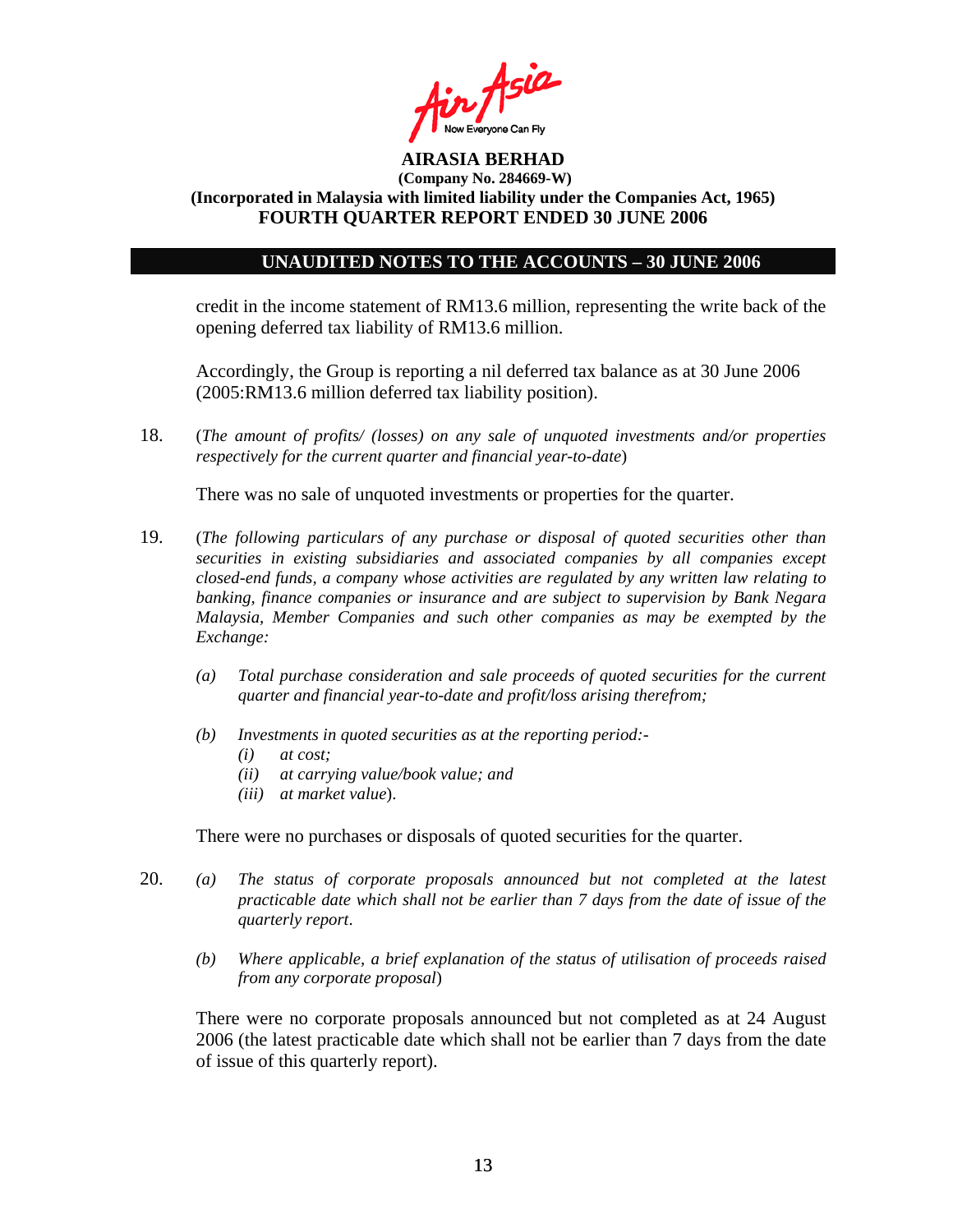

### **UNAUDITED NOTES TO THE ACCOUNTS – 30 JUNE 2006**

 The IPO proceeds were received on 23 November 2004. The amount of RM717.4 million was derived from the issuance of 443,655,900 new shares at RM1.25 each to institutional investors and 140,101,900 new shares at the retail price of RM1.1625 each to the Malaysian public, eligible Directors and employees of the Company and its subsidiary and persons who have contributed to the success of the Group. As at 24 August 2006, the following are the details of the utilization of the IPO proceeds:-

|                                                                                                           | <b>Proposed</b><br><b>Utilization of</b><br><b>IPO</b> proceeds | <b>Utilised to date</b>                | <b>Balance</b> |
|-----------------------------------------------------------------------------------------------------------|-----------------------------------------------------------------|----------------------------------------|----------------|
|                                                                                                           | <b>RM'000</b>                                                   | <b>RM'000</b>                          | <b>RM'000</b>  |
| Repayment of bank borrowings<br>Capital expenditure<br>Listing expenses <sup>(1)</sup><br>Working capital | 94,240<br>100,000<br>28,064<br>495,135                          | 94,240<br>100,000<br>28,064<br>495,135 |                |
|                                                                                                           | 717,439                                                         | 717,439                                |                |

(1) The Company has made full settlement of the listing expenses. Accordingly, the remaining balance of RM7.4 million on the proposed utilization of the IPO proceeds for listing expenses has been transferred in this analysis to working capital.

- 21. (*The group borrowings and debt securities as at the end of the reporting period:-* 
	- *(a) Whether secured or unsecured, and a breakdown between secured and unsecured, if applicable;*
	- *(b) Breakdown between short term and long term borrowings; and*
	- *(b) Whether denominated in foreign currency, and a breakdown of the debt/borrowings in each currency, if applicable*)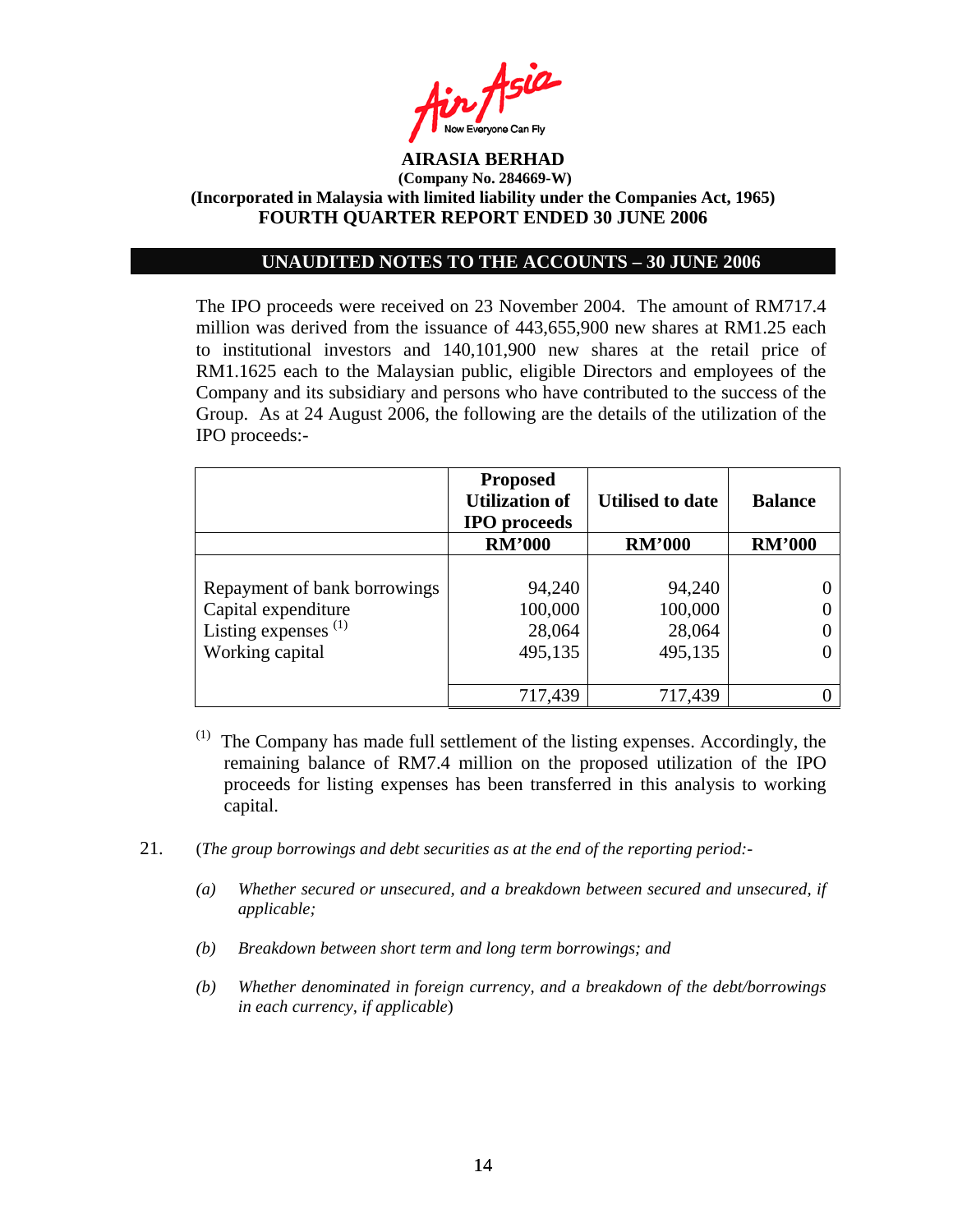Air Asia

### **UNAUDITED NOTES TO THE ACCOUNTS – 30 JUNE 2006**

Total borrowings as at 30 June 2006 were as follows:-

| Term loans (secured): | Current                  | 265,360   |
|-----------------------|--------------------------|-----------|
|                       | Non-current              | 787,276   |
|                       | <b>Total Outstanding</b> | 1,052,636 |
|                       |                          |           |

RM'000

The term loans are for the purchase of new aircraft A320-200.

The maturity period of non-current borrowing is 12 years and below. All borrowings are denominated in USD. The effective interest rates per annum of the borrowings at the balance sheet date are between 4.8% and 5.4% per annum.

The above term loans are secured by the following:-

- Assignment of rights under contract with Airbus over each aircraft
- Assignment of insurance of each aircraft
- Assignment of airframe and engine warranties of each aircraft
- 22. (*A summary of off balance sheet financial instruments by type and maturity profile at the latest practicable date which shall not be earlier than 7 days from the date of issue of the quarterly report, including the following information:-* 
	- *(a) the face or contract amount (or notional principal amount if there is no face or contract amount); and*
	- *(b) the nature and terms, including at a minimum, a discussion of:* 
		- *(i) the credit and market risk of those instruments;*
		- *(ii) the cash requirement of those instruments; and*
		- *(iii) the related accounting policies*)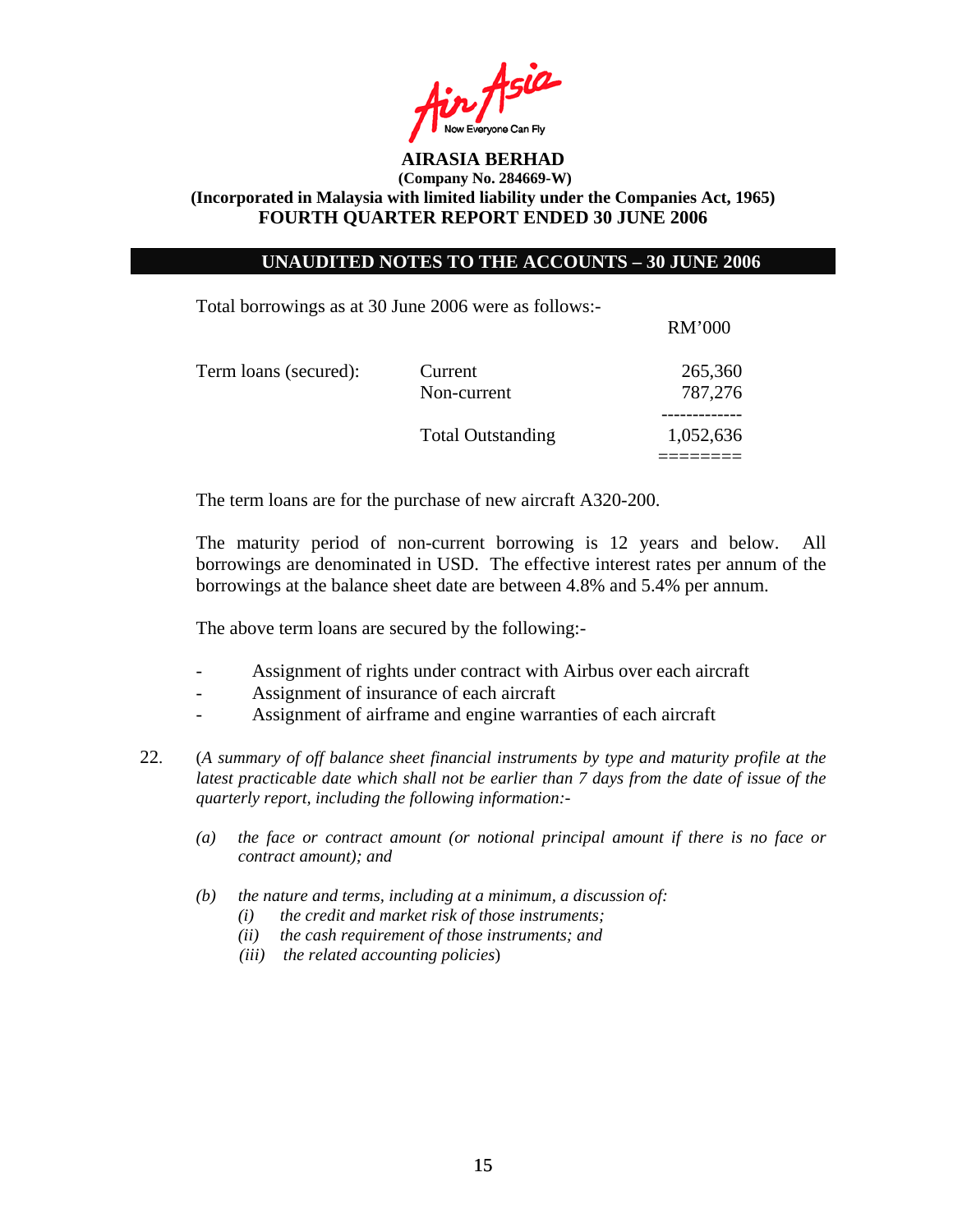

### **UNAUDITED NOTES TO THE ACCOUNTS – 30 JUNE 2006**

Fair value of derivative financial instruments is the present value of their future cash flow and is derived at mainly based on valuation carried out by the Company's bankers.

(i) Forward foreign exchange contracts

Forward foreign exchange contracts protect the Group from movements in exchange rates by establishing the rate at which a foreign currency asset or liability will be settled. Exchange gains and losses arising on contracts entered into as hedges of anticipated future transactions are deferred until the date of such transaction, at which time they are included in the measurement of such transactions.

As at 24 August 2006, the contracts amount of foreign exchange contracts that were entered into as hedges were USD29.8 million (RM110.0 million). These amounts represent the future cash flows under forward foreign exchange contracts to purchase the foreign currency. The settlement periods of these contracts range between 1 and 7 months.

(ii) Interest rate swap

The Company entered into a capped interest rate swap to hedge against fluctuations in the US-LIBOR on its USD2.0 billion term loan on its aircraft financing from 05 Dec 2005 to 01 Feb 2009. The effect of this transaction obliges it to pay fixed interest rate of between 4.71% and 4.85% instead of being subjected to the floating US LIBOR for the entire amount.

(iii) Fuel swap

As at 24 August 2006, the Group and Company had entered into options contracts from 01 July 2006 to 30 June 2009 as part of the Group's overall hedging strategy totaling 10,656,000 barrels. These arrangements are to be settled in US Dollars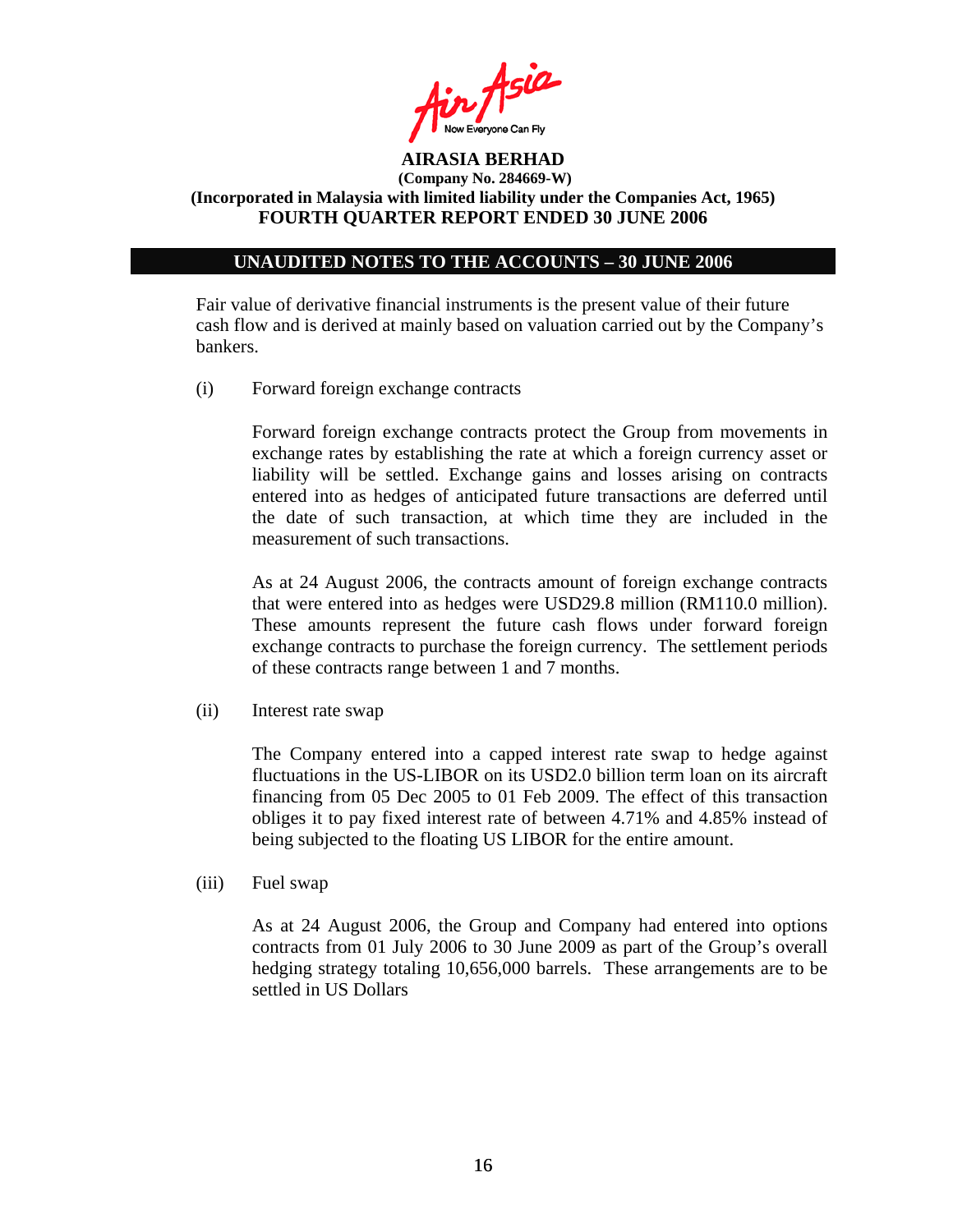

### **UNAUDITED NOTES TO THE ACCOUNTS – 30 JUNE 2006**

23. (*Changes in material litigation (including status of any pending material litigation) since the last annual balance sheet date which shall be made up to a date not earlier than 7 days from the date of issue of the quarterly report*)

There was no pending material litigation as at 24 August 2006 (a date not earlier than 7 days from the date of issue of this quarterly report) since the last annual balance sheet date.

- 24. *(Dividend: To be completed if a decision regarding dividend has been made. (State whether dividend amount is before tax, net of tax or tax exempt and if before tax or net of tax, state the tax rate):*
	- *(a) (i) an interim/final ordinary dividend has/has not been declared/recommended;* 
		- *(ii) the amount per share … sen;*
		- *(iii) the previous corresponding period … sen;*
		- *(iv) the date payable …; and*
		- *(v) in respect of deposited securities, entitlement to dividends will be determined on the basis of the record of depositors as at … dd/mm/yyyy; and*
	- *(b) the total dividend for the current financial year … sen*

The Board of Directors does not recommend any dividend for the quarter.

- 25. (*To disclose the following in respect of earnings per share:-* 
	- *(a) the amount used as the numerator in calculating basic and diluted earnings per share and a reconciliation of those amounts to the net profit or loss for the reporting period; and*
	- *(b) the weighted average number of ordinary shares used as the denominator in calculating basic and diluted earnings per share, and a reconciliation of these denominators to each other*)

### **Basic earnings per share**

 Basic earnings per share of the Group are calculated by dividing the net profit for the period by the weighted average number of ordinary shares in issue during the period.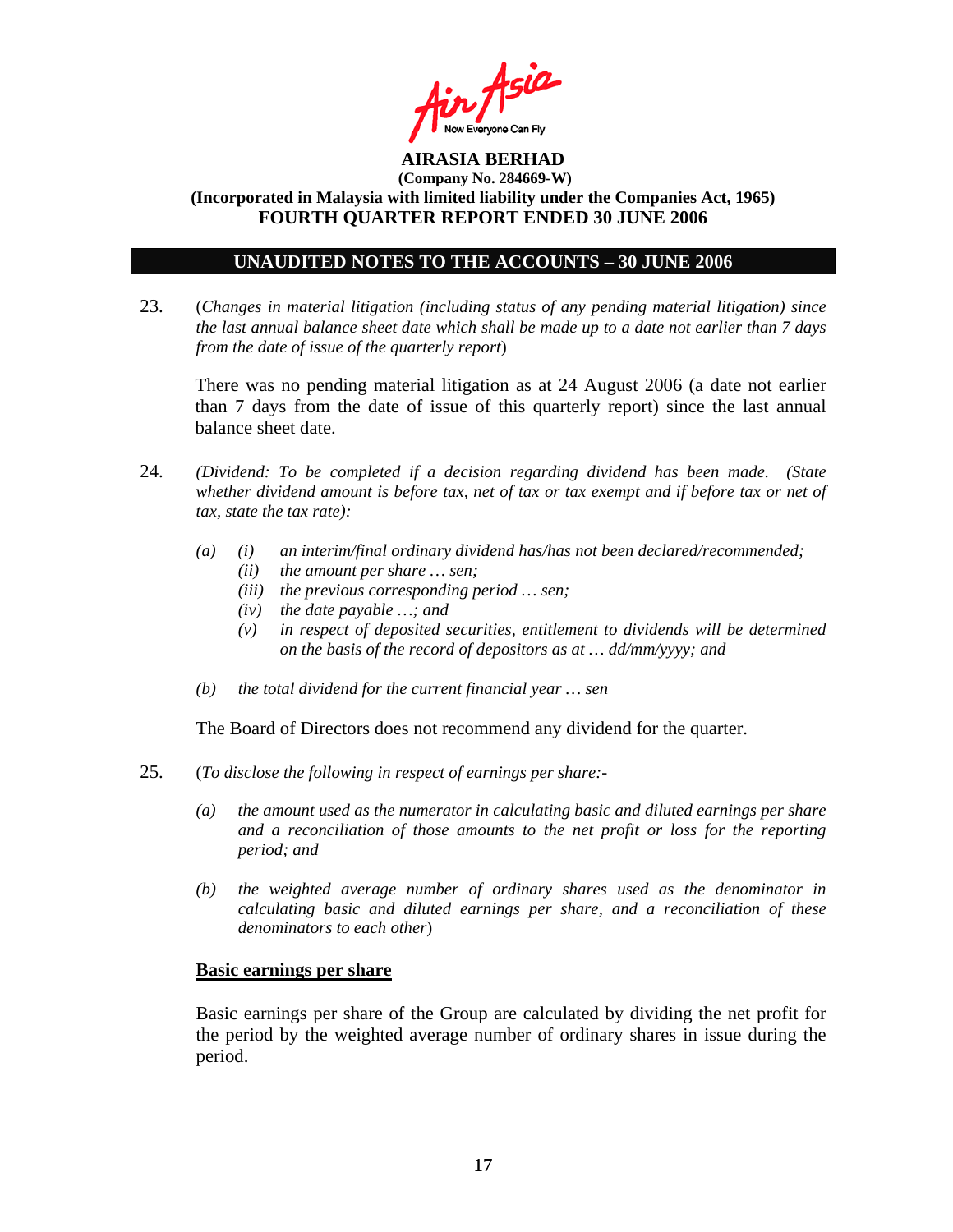Asia

### **UNAUDITED NOTES TO THE ACCOUNTS – 30 JUNE 2006**

|                                                                        | <b>INDIVIDUAL QUARTER</b> |                       |                   | <b>CUMULATIVE QUARTER</b> |
|------------------------------------------------------------------------|---------------------------|-----------------------|-------------------|---------------------------|
|                                                                        | <b>Current</b>            | <b>Preceding Year</b> | <b>Current</b>    | <b>Preceding Year</b>     |
|                                                                        | <b>Quarter</b>            | Corresponding         | <b>Year Ended</b> | Corresponding             |
|                                                                        | <b>Ended</b>              | <b>Quarter Ended</b>  |                   | <b>Year Ended</b>         |
|                                                                        | 30/06/06                  | 30/06/05              | 30/06/06          | 30/06/05                  |
| Net profit for the financial period<br>(RM'000)                        | 39,097                    | 16,108                | 126,943           | 111,557                   |
| of<br>Weighted<br>number<br>average<br>ordinary shares in issue ('000) | 2,340,743                 | 2,115,407             | 2,340,743         | 2,115,407                 |
| Basic earnings per share (sen)                                         | 1.7                       | 0.8                   | 5.4               | 5.3                       |

### **Diluted earnings per share**

For the diluted earnings per share calculation, the weighted average number of ordinary shares in issue is adjusted to assume conversion of all dilutive potential ordinary shares. The Group's dilutive potential ordinary shares are in respect of options over shares granted to employees.

In respect of options over shares granted to employees, a calculation is done to determine the number of ordinary shares that could have been acquired at fair value (determined as the average share price of the Company's shares) based on the monetary value of the subscription rights attached to outstanding options over shares. The number of ordinary shares calculated is compared with the number of shares that would have been issued assuming the exercise of the options over shares. The difference is added to the denominator as an issue of ordinary shares for no consideration. This calculation serves to determine the "bonus" element in the ordinary shares outstanding for the purpose of computing the dilution. No adjustment is made to net profit for the period for the options over shares calculation.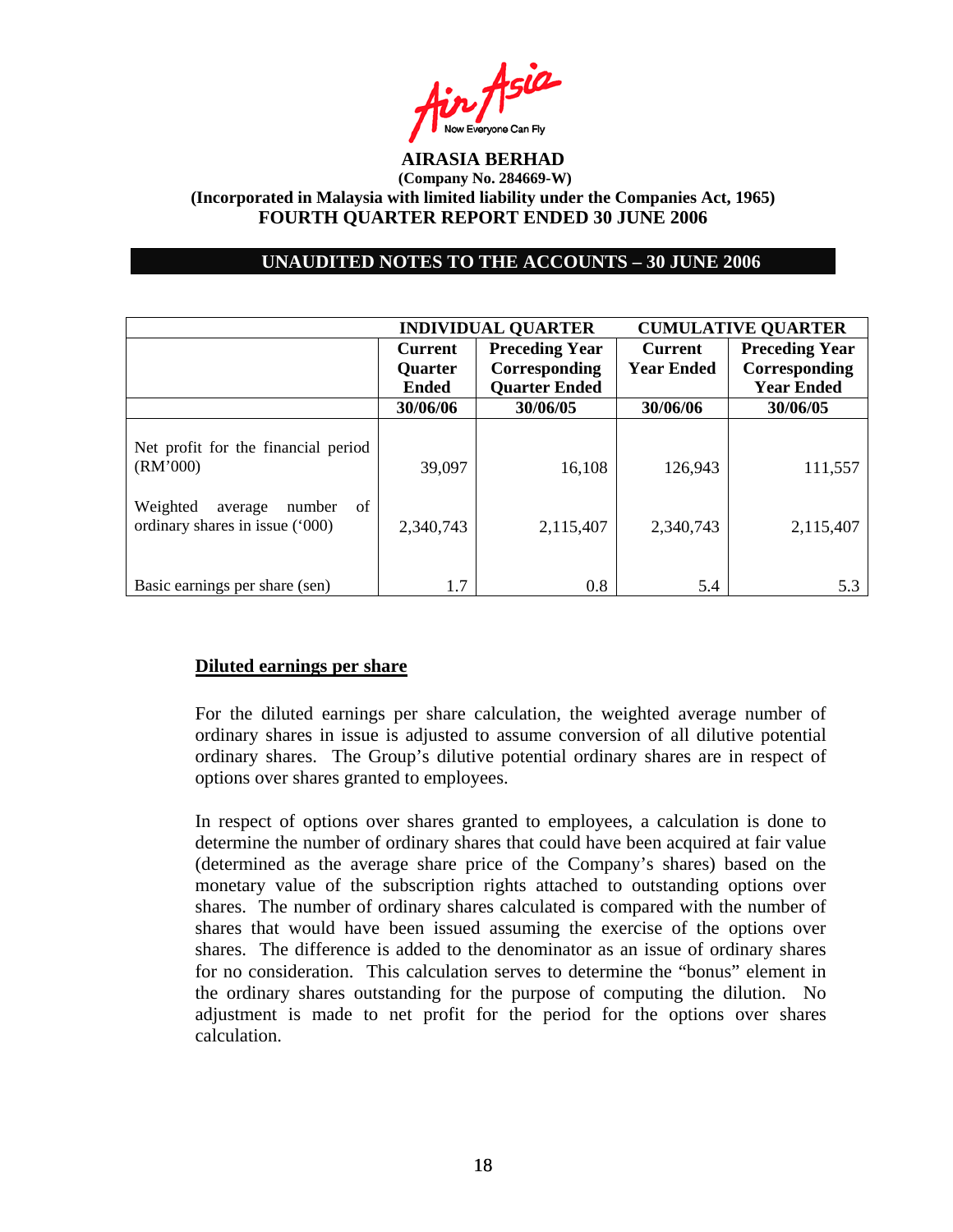rfsia Now Everyone Can Fly<br>**AIRASIA BERHAD** 

### **UNAUDITED NOTES TO THE ACCOUNTS – 30 JUNE 2006**

|                                                                                   | <b>INDIVIDUAL QUARTER</b> |                       | <b>CUMULATIVE QUARTER</b> |                       |
|-----------------------------------------------------------------------------------|---------------------------|-----------------------|---------------------------|-----------------------|
|                                                                                   | <b>Current</b>            | <b>Preceding Year</b> | <b>Current</b>            | <b>Preceding Year</b> |
|                                                                                   | <b>Quarter</b>            | Corresponding         | Year                      | Corresponding         |
|                                                                                   | Ended                     | <b>Quarter Ended</b>  | <b>Ended</b>              | <b>Year Ended</b>     |
|                                                                                   | 30/06/06                  | 30/06/05              | 30/06/06                  | 30/06/05              |
| Net profit for the financial period<br>(RM'000)                                   | 39,097                    | 16,108                | 126,943                   | 111,557               |
| Weighted<br>average number of<br>ordinary shares in issue for basic<br>EPS ('000) | 2,340,743                 | 2,115,407             | 2,340,743                 | 2,115,407             |
| Adjusted<br>for<br>share<br>options<br>granted ('000)                             | 27,729                    | 26,739                | 27,729                    | 26,739                |
| Adjusted<br>weighted<br>average<br>number of ordinary shares ('000)               | 2,368,472                 | 2,142,146             | 2,368,472                 | 2,142,146             |
| Diluted earnings per share (sen)                                                  | 1.7                       | 0.8                   | 5.4                       | 5.2                   |

26 *(To disclose significant related party transactions)* 

#### **Significant Related Party Transactions**

Details of the relationship and transactions between AirAsia and its related parties are as described below. The related party transactions described were carried out on the terms and conditions obtainable in transactions with unrelated parties unless otherwise stated.